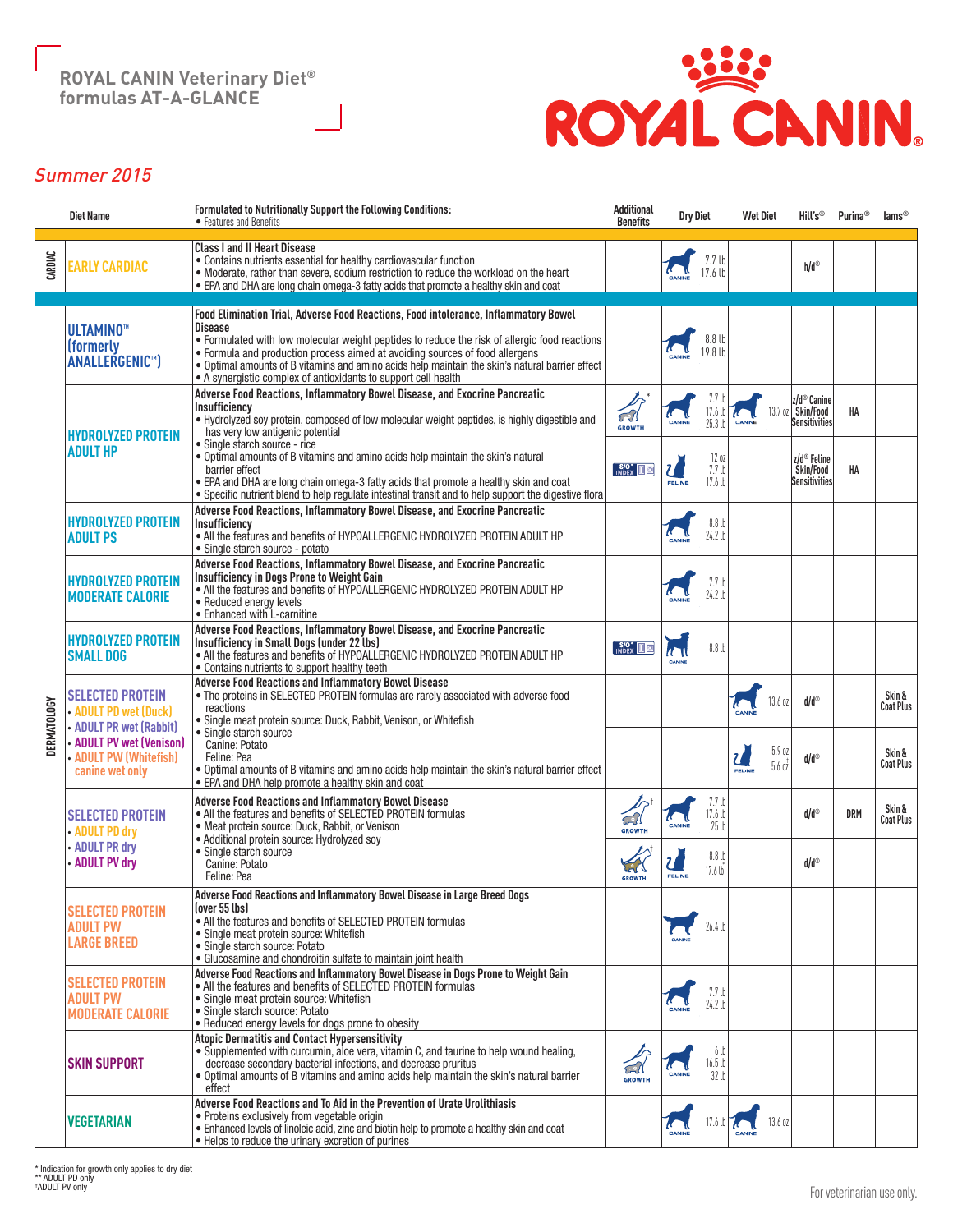|                      | <b>Diet Name</b>                                                                                                                                                                                                                                                                                                                                                                                                                                                                                              | Formulated to Nutritionally Support the Following Conditions:<br>• Features and Benefits                                                                                                                                                                                                                                                                                                                                                                                                                                  | <b>Additional</b><br><b>Benefits</b>                             | <b>Dry Diet</b>                                                         | <b>Wet Diet</b>                      | Hill's®                              | <b>Purina</b> <sup>®</sup> | $lams^{\circ}$                                                                   |
|----------------------|---------------------------------------------------------------------------------------------------------------------------------------------------------------------------------------------------------------------------------------------------------------------------------------------------------------------------------------------------------------------------------------------------------------------------------------------------------------------------------------------------------------|---------------------------------------------------------------------------------------------------------------------------------------------------------------------------------------------------------------------------------------------------------------------------------------------------------------------------------------------------------------------------------------------------------------------------------------------------------------------------------------------------------------------------|------------------------------------------------------------------|-------------------------------------------------------------------------|--------------------------------------|--------------------------------------|----------------------------|----------------------------------------------------------------------------------|
| DIABETIC             | <b>GLYCOBALANCE</b>                                                                                                                                                                                                                                                                                                                                                                                                                                                                                           | <b>Diabetes Mellitus</b><br>• Formulated to aid in the management of post-prandial blood glucose levels in diabetic<br>dogs and cats<br>• High protein content to help maintain muscle mass in overweight diabetic dogs and cats                                                                                                                                                                                                                                                                                          | $S/O^*$ $M \times$<br>$S/O^*$                                    | $\mathbf{Z}$<br>$4.4 \text{ lb}$<br>FELINE                              | 13.4 oz<br>30Z<br>FELINE             | $w/d^{\odot}$<br>$m/d^{\odot}$       | DCO<br>DM                  | Glucose<br>& Weight<br>Control<br>Plus<br>Glucose<br>& Weight<br>Control<br>Plus |
|                      | <b>Fiber Responsive Gastrointestinal Disease</b><br>• A combination of highly digestible proteins, prebiotics and EPA & DHA helps support<br>digestive health<br>GASTROINTESTINAL™<br>• An optimal blend of insoluble and soluble fiber helps maintain intestinal health<br><b>FIBER RESPONSE</b><br>• Eicosapentaenoic and docosahexaenoic acids help protect against inflammatory responses<br>within the gastrointestinal tract<br>• A precise blend of antioxidants helps support a healthy immune system |                                                                                                                                                                                                                                                                                                                                                                                                                                                                                                                           | 8.8 <sub>b</sub><br>17.6 lb                                      |                                                                         |                                      |                                      |                            |                                                                                  |
|                      |                                                                                                                                                                                                                                                                                                                                                                                                                                                                                                               |                                                                                                                                                                                                                                                                                                                                                                                                                                                                                                                           | $S/O^*$                                                          | $\mathcal{U}$<br>8.8 <sub>b</sub><br>FELINE                             |                                      |                                      |                            |                                                                                  |
|                      | GASTROINTESTINAL <sup>™</sup><br><b>HIGH ENERGY</b>                                                                                                                                                                                                                                                                                                                                                                                                                                                           | Acute and Chronic Gastroenteritis in Normal or Underweight Dog and Cats<br>• A combination of highly digestible proteins, prebiotics and EPA & DHA helps support<br>digestive health<br>• A high energy content allows a reduction in meal volume and a decreased intestinal load<br>· Eicosapentaenoic and docosahexaenoic acids help protect against inflammatory responses                                                                                                                                             | $\widehat{\omega}$<br><b>GROWTH</b>                              | 8.8 lb<br>22 lb                                                         | 13.6 oz                              | i/d®                                 | EN                         | Intestinal<br>Plus                                                               |
|                      |                                                                                                                                                                                                                                                                                                                                                                                                                                                                                                               | within the gastrointestinal tract<br>• A precise blend of antioxidants helps support a healthy immune system                                                                                                                                                                                                                                                                                                                                                                                                              | <b>APL</b><br><b>GROWTH</b><br>$\frac{\text{S/O}}{\text{INDEX}}$ | $\mathcal{U}$<br>8.8 <sub>b</sub><br><b>FELINE</b>                      | U<br>5.8 oz<br>EELINE                | i/d®                                 | EN                         | <b>Intestinal</b><br>Plus                                                        |
| GASTROINTESTINAL     | <b>GASTROINTESTINAL™</b><br><b>PUPPY</b>                                                                                                                                                                                                                                                                                                                                                                                                                                                                      | <b>Acute and Chronic Gastroenteritis in Puppies</b><br>• A combination of highly digestible proteins, prebiotics and EPA & DHA helps support<br>digestive health<br>· Formulated to fulfill the nutritional needs of growing puppies<br>• A high energy content allows a reduction in meal volume and a decreased intestinal load<br>• Kibbles rehydrate easily in warm water to increase palatability and facilitate food intake                                                                                         | $\widehat{\omega}$<br><b>GROWTH</b>                              | 8.8 <sub>th</sub>                                                       |                                      | i/d®                                 | EN                         | <b>Intestinal</b><br>Plus<br>Puppy                                               |
|                      | Acute and Chronic Gastroenteritis in Dogs and Cats prone to obesity<br>• A combination of highly digestible proteins, prebiotics and EPA & DHA helps support<br>digestive health<br><b>GASTROINTESTINAL</b> <sup>**</sup><br>• A reduced calorie content helps support healthy body condition in spayed/neutered dogs and                                                                                                                                                                                     |                                                                                                                                                                                                                                                                                                                                                                                                                                                                                                                           | 22 <sub>th</sub>                                                 |                                                                         | $ild^{\circ}$                        | EN                                   | Intestinal<br>Plus         |                                                                                  |
|                      | <b>MODERATE CALORIE</b>                                                                                                                                                                                                                                                                                                                                                                                                                                                                                       | cats or those with a tendency to be or become overweight<br>· Eicosapentaenoic and docosahexaenoic acids help protect against inflammatory responses<br>$S/O^*$ $M \times$<br>within the gastrointestinal tract<br>• A precise blend of antioxidants helps support a healthy immune system                                                                                                                                                                                                                                | $\mathbf{Z}$<br>7.7 <sub>b</sub><br>FELINE                       | $\mathcal U$<br>30Z<br>FELINE                                           | $ild^{\circ}$                        | EN                                   | Intestinal<br>Plus         |                                                                                  |
|                      | GASTROINTESTINAL™<br>LOW FAT                                                                                                                                                                                                                                                                                                                                                                                                                                                                                  | Pancreatitis, Exocrine Pancreatic Insufficiency, Lymphangiectasia, and Hyperlipidemia<br>• A combination of highly digestible proteins, prebiotics and EPA & DHA helps support<br>digestive health<br>• A low fat concentration, while providing a maintenance energy level, helps dogs with<br>difficulties in digesting fat<br>• Balanced fiber content ensures high digestibility, nutrient absorption, and limited colonic<br>fermentation<br>• A precise blend of antioxidants helps support a healthy immune system | $S/O^*$ $M \times N$                                             | 6.6 <sub>b</sub><br>17.6 ll<br>26.4 lb<br>CANINE<br>28.6 lb             | 13.6 oz                              | i/d®<br>Low Fat<br><b>GI Restore</b> |                            |                                                                                  |
| <b>HEPATIC</b>       | <b>HEPATIC</b> "                                                                                                                                                                                                                                                                                                                                                                                                                                                                                              | Liver Failure, Portosystemic Shunts, and Disorders of Copper Metabolism<br>. Low level of copper to help minimize its accumulation in liver cells<br>. High energy density helps reduce the amount of food given per meal<br>• A precise blend of antioxidants helps support a healthy immune system                                                                                                                                                                                                                      |                                                                  |                                                                         | 14.5 oz                              | U <sub>0</sub>                       |                            |                                                                                  |
| <b>JOINT SUPPORT</b> | MOBILITY SUPPORT JS®                                                                                                                                                                                                                                                                                                                                                                                                                                                                                          | <b>Degenerative Joint Disease</b><br>. Made with a patented process to ensure delivery of New Zealand green mussel in the<br>finished pet food<br>• A precise blend of antioxidants help support a healthy immune system<br>• EPA and DHA help support healthy joints                                                                                                                                                                                                                                                     |                                                                  | 6.6 lb<br>17.6 lb                                                       |                                      | $i/d^{\circ}$                        | <b>JM</b>                  | <b>Joint Plus</b>                                                                |
|                      | MOBILITY SUPPORT $\mathsf{JS}^{\mathsf{c}}$<br>LARGE BREED                                                                                                                                                                                                                                                                                                                                                                                                                                                    | Degenerative Joint Disease in Large Breed Dogs (over 55 lbs)<br>• All the features and benefits of MOBILITY SUPPORT JS®<br>· Specially designed kibble shape, size, and texture adapted for a large breed dog's jaws<br>and teeth                                                                                                                                                                                                                                                                                         |                                                                  | 7.7 <sub>lb</sub><br>26.4 lb                                            |                                      |                                      |                            |                                                                                  |
|                      | <b>RENALSUPPORT</b>                                                                                                                                                                                                                                                                                                                                                                                                                                                                                           | All Stages of Chronic Kidney Disease<br>• Formulated with optimal nutrient levels, including low protein and phosphorus, a complex                                                                                                                                                                                                                                                                                                                                                                                        |                                                                  | 6 lb                                                                    |                                      | k/d®                                 | NF                         |                                                                                  |
| KIDNEY SUPPORT       | • A (Aromatic)<br>• F (Flavorful)<br>• <mark>S</mark> (Savory)                                                                                                                                                                                                                                                                                                                                                                                                                                                | of antioxidants, and EPA/DHA.<br>• Customized palatability profile designed for individual preferences.<br>. High energy density utilizing dietary fat to improve palatability and reduce feeding volumes<br>in inappetent pets<br>• Naturally preserved to ensure freshness and quality                                                                                                                                                                                                                                  |                                                                  | 17.6 lb<br>12 oz<br>$\mathbf{Z}$<br>3 <sub>th</sub><br>FELINE<br>6.6 lb |                                      | k/d®                                 | <b>NF</b>                  | <b>Renal Plus</b>                                                                |
|                      | <b>RENALSUPPORT</b><br>$\cdot$ D (Delectable)                                                                                                                                                                                                                                                                                                                                                                                                                                                                 | All Stages of Chronic Kidney Disease<br>• Formulated with optimal nutrient levels, including low protein and phosphorus, a complex<br>of antioxidants, and EPA/DHA.<br>• Customized palatability profile designed for individual preferences.                                                                                                                                                                                                                                                                             |                                                                  |                                                                         | 13.5 oz                              | k/d®                                 | NF                         |                                                                                  |
|                      | $\cdot$ <b>E</b> (Enticing)<br>• T (Tasty)                                                                                                                                                                                                                                                                                                                                                                                                                                                                    | . High energy density utilizing dietary fat to improve palatability and reduce feeding volumes<br>in inappetent pets<br>. Naturally preserved to ensure freshness and quality                                                                                                                                                                                                                                                                                                                                             |                                                                  |                                                                         | 3 oz<br>$5.8$ oz $\degree$<br>FELINE | k/d®                                 | NF                         | <b>Renal Plus</b>                                                                |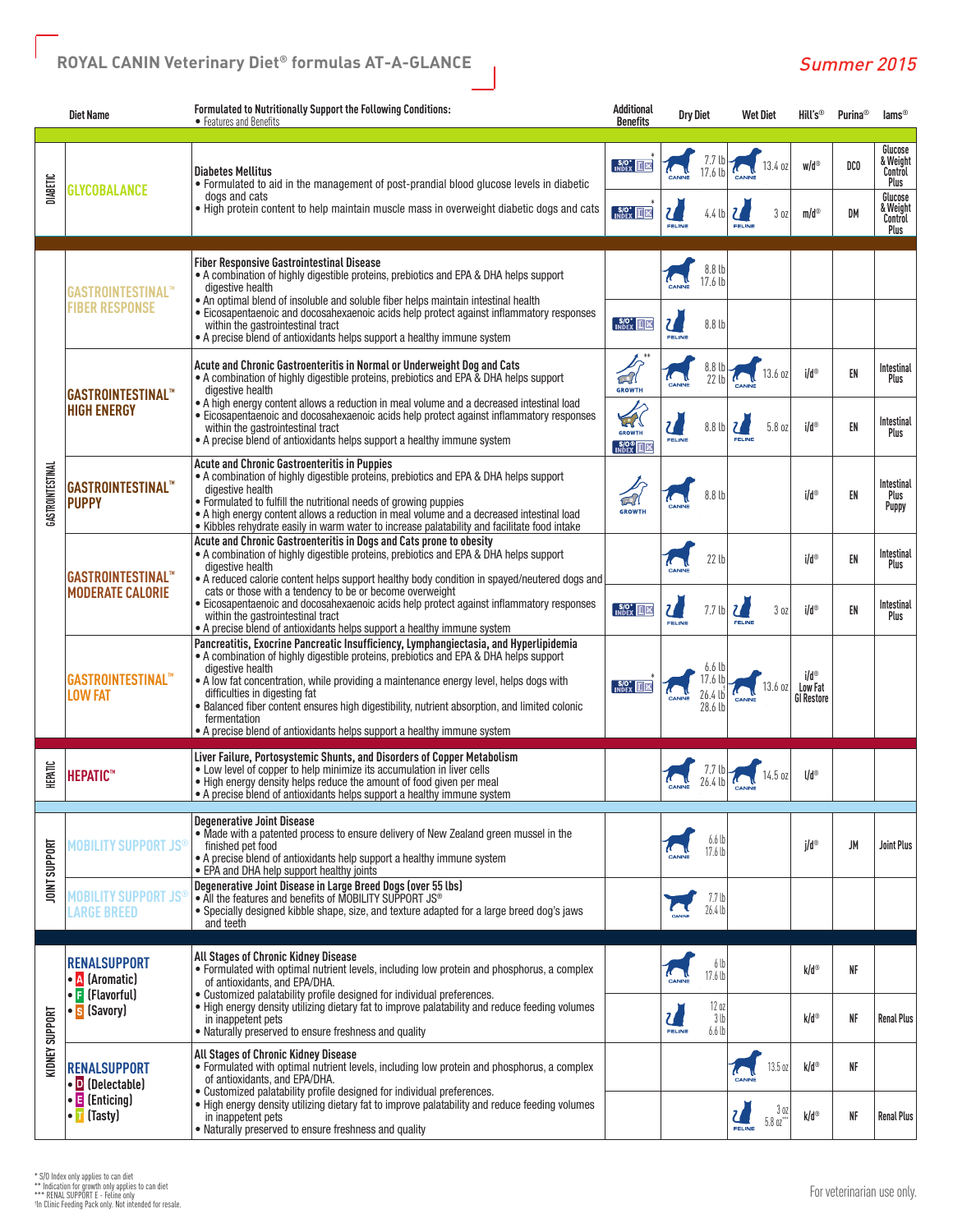|                             | <b>Diet Name</b>                                                                                                                                                                                                                                                                                                                                                                                                                                                                                                                                                                                                                                                                                        | Formulated to Nutritionally Support the Following Conditions:<br>• Features and Benefits                                                                                                                                                                                                                                                                                                                                                                                   | <b>Additional</b><br><b>Benefits</b>                                     | <b>Dry Diet</b>                                                                   | <b>Wet Diet</b>                     | Hill's <sup>®</sup>                         | <b>Purina</b> <sup>®</sup>                    | $lams^{\circ}$                         |
|-----------------------------|---------------------------------------------------------------------------------------------------------------------------------------------------------------------------------------------------------------------------------------------------------------------------------------------------------------------------------------------------------------------------------------------------------------------------------------------------------------------------------------------------------------------------------------------------------------------------------------------------------------------------------------------------------------------------------------------------------|----------------------------------------------------------------------------------------------------------------------------------------------------------------------------------------------------------------------------------------------------------------------------------------------------------------------------------------------------------------------------------------------------------------------------------------------------------------------------|--------------------------------------------------------------------------|-----------------------------------------------------------------------------------|-------------------------------------|---------------------------------------------|-----------------------------------------------|----------------------------------------|
| RECOVERY                    | <b>RECOVERY RS™</b>                                                                                                                                                                                                                                                                                                                                                                                                                                                                                                                                                                                                                                                                                     | <b>Critical Illness and Post-Surgical Care</b><br>. High energy density utilizing dietary fat to improve palatability and reduce feeding volumes<br>in inappetent pets<br>. Special texture designed to facilitate syringe and tube feeding without the need to dilute<br>• Exceptional palatability to stimulate the appetite of sick pets<br>• Enriched with EPA and DHA to help modulate inflammatory reactions                                                         | $\widehat{\mathbb{C}}$<br><b>GROWTH</b><br>$\mathbb{Z}$<br><b>GROWTH</b> |                                                                                   | 5.8 oz<br>U<br>5.8 oz<br>FELINE     | $a/d^{\circledcirc}$                        |                                               | Maximum-<br>Calorie<br>Plus            |
| MANAGEMENT<br><b>STRESS</b> | CALM™                                                                                                                                                                                                                                                                                                                                                                                                                                                                                                                                                                                                                                                                                                   | <b>Physiological Reactions to Stress</b><br>• Contains hydrolyzed milk protein and tryptophan, an amino acid involved in balanced<br>serotonin metabolism<br>• Precise amounts of B vitamins and amino acids help maintain the skin's natural<br>barrier effect                                                                                                                                                                                                            | $S/O^*$ $K \times$<br>$\sqrt{\frac{S}{S}}$ $\sqrt{S}$                    | 4.4 <sub>b</sub><br>$\sqrt{1}$<br>8.8 <sub>b</sub><br>CANINE<br>$4.4 \text{ lb}$  |                                     |                                             |                                               |                                        |
|                             |                                                                                                                                                                                                                                                                                                                                                                                                                                                                                                                                                                                                                                                                                                         | • Specific nutrient blend to help regulate intestinal transit and to help support the digestive flora                                                                                                                                                                                                                                                                                                                                                                      |                                                                          | $\mathbf{Z}$<br>8.8 <sub>b</sub><br>FELINE                                        |                                     |                                             |                                               |                                        |
| <b>URINARY</b>              | <b>Calcium Oxalate and Struvite Urolithiasis</b><br>• Helps in both the dissolution of pure struvite stones and in the prevention of future struvite<br>and calcium oxalate crystals and stones<br>• Provides nutrition that aids in the management of pure struvite uroliths<br>• Relative Super Saturation (RSS) methodology predicts the crystallization potential of urine;<br><b>URINARY SO®</b><br>RSS is used to develop diets that control both struvite and calcium oxalate urolithiasis<br>• Increasing the urine volume simultaneously reduces the saturation of urine with<br>calcium oxalate and struvite crystals<br>• Reduced level of magnesium, a natural component of struvite stones |                                                                                                                                                                                                                                                                                                                                                                                                                                                                            | $S/O^*$ $\overline{M}$ $\times$                                          | 17.6 lb<br>$25.3$ lt                                                              | 13.6 oz                             | s/d®<br>c/d®                                | UR                                            | Urinary S<br>Plus<br>Urinary 0<br>Plus |
|                             |                                                                                                                                                                                                                                                                                                                                                                                                                                                                                                                                                                                                                                                                                                         | $\sqrt{\frac{S}{O}}$ $\sqrt{\frac{S}{O}}$                                                                                                                                                                                                                                                                                                                                                                                                                                  | 7.7 <sub>l</sub><br>$\mathbf{Z}$<br>17.6 lb<br>FELINE                    | 3 <sub>0Z</sub><br>$\overline{\mathcal{U}}$<br>5.8 oz<br>FELINE                   | $s/d^{\odot}$<br>$c/d$ <sup>®</sup> | UR                                          | <b>Urinary S</b><br>Plus<br>Urinary 0<br>Plus |                                        |
|                             | Calcium Oxalate and Struvite Urolithiasis in Dogs and Cats Prone to Weight Gain<br>• All the features and benefits of canine and feline URINARY SO<br><b>URINARY SO®</b>                                                                                                                                                                                                                                                                                                                                                                                                                                                                                                                                | $S/O^*$ $K \times$                                                                                                                                                                                                                                                                                                                                                                                                                                                         | 7.7 lt<br>17.6 lb                                                        | 13 oz                                                                             |                                     |                                             |                                               |                                        |
|                             | <b>MODERATE CALORIE</b>                                                                                                                                                                                                                                                                                                                                                                                                                                                                                                                                                                                                                                                                                 | • Fewer calories and lower fat than canine and feline URINARY SO                                                                                                                                                                                                                                                                                                                                                                                                           | $S/O^*$ $K \times$                                                       | 3.3 <sub>b</sub><br>$\mathcal{U}$<br>6.6 <sub>b</sub><br>17.6 lb<br><b>FELINE</b> | $\mathbf{Z}$<br>30Z<br>FELINE       |                                             |                                               |                                        |
|                             | <b>URINARY SO®</b><br><b>OLFACTORY ATTRACTION</b>                                                                                                                                                                                                                                                                                                                                                                                                                                                                                                                                                                                                                                                       | Calcium Oxalate and Struvite Urolithiasis in Picky Cats<br>• All the features and benefits of feline URINARY SO<br>• Aromatic flavor profile helps to stimulate the individual preferences of cats attracted by<br>specific aromas                                                                                                                                                                                                                                         | $S/O^*$ $K$                                                              | 12oz<br>$\mathbf{Z}$<br>7.7 <sub>th</sub><br>FELINE                               |                                     |                                             |                                               |                                        |
|                             | <b>URINARY SO®</b><br><b>SMALL DOG</b>                                                                                                                                                                                                                                                                                                                                                                                                                                                                                                                                                                                                                                                                  | Calcium Oxalate and Struvite Urolithiasis in Small Dogs (under 22 lbs)<br>• All the features and benefits of URINARY SO<br>• Contains nutrients to support oral health                                                                                                                                                                                                                                                                                                     | $S/O^*$ $K \times$                                                       | 8.8 <sub>b</sub><br>$\mathbf{u}$                                                  |                                     |                                             |                                               |                                        |
|                             | <b>URINARY UC<sup>®</sup></b><br><b>LOW PURINE</b>                                                                                                                                                                                                                                                                                                                                                                                                                                                                                                                                                                                                                                                      | Urate, Cystine, Xanthine Crystals and Stones<br>. Low purine proteins combined with the production of alkaline urine help to reduce the risk<br>of urate stones<br>• Moderate quantities of high quality proteins and controlled methionine and cystine levels<br>help to reduce the formation of cystine stones                                                                                                                                                           |                                                                          | 18 lb                                                                             |                                     | u/d®                                        |                                               |                                        |
| <b>WEIGHT</b>               | <b>CALORIE CONTROL</b>                                                                                                                                                                                                                                                                                                                                                                                                                                                                                                                                                                                                                                                                                  | <b>Excess Weight and Obesity in Adult Cats</b><br>• A high protein content helps maintain muscle mass during a weight loss program<br>. Nutrients help support healthy bones and joints placed under stress by excess body weight<br>• Increased essential nutrients to ensure nutrient requirements are met during weight loss<br>• EPA and DHA are long chain omega-3 fatty acids that modulate inflammatory reactions                                                   | $S/O^*$ $M \times$                                                       | 6.6 U<br>$\mathbf{Z}$<br>15.4 <sub>b</sub><br>FELINE                              | 3 oz<br>5.8 oz<br>FELINE            | m/d                                         | 0M                                            | Weight<br>Loss<br>Weight<br>Control D  |
|                             | <b>CALORIE CONTROL CC<sup>®</sup></b><br><b>HIGH FIBER</b>                                                                                                                                                                                                                                                                                                                                                                                                                                                                                                                                                                                                                                              | <b>Excess Weight and Obesity in Adult Cats</b><br>. Calories are controlled to restrict energy intake and promote healthy weight loss<br>• A combination of soluble and insoluble fibers to help optimize gastrointestinal motility<br>• Increased essential nutrients to ensure nutrient requirements are met during weight loss<br>· Contains L-carnitine to facilitate weight loss and maintain lean body mass                                                          |                                                                          |                                                                                   | 6 oz<br>FELINE                      | r/d®<br>w/d®                                |                                               |                                        |
|                             | <b>SATIETY SUPPORT</b>                                                                                                                                                                                                                                                                                                                                                                                                                                                                                                                                                                                                                                                                                  | <b>Excess Weight and Obesity in Adult Dogs or Cats</b><br>• Special blend of fibers helps promote satiety and reduce the spontaneous<br>consumption of food<br>. High protein content helps ensure maintenance of lean body mass during weight loss<br>• Essential nutrients are increased relative to energy to ensure nutrient requirements are<br>met during weight loss<br>. Nutrients help support healthy bones and joints placed under stress by excess body weight | $S/O^*$ $K$                                                              | 7.7 lt<br>17.6 lb<br>26.4 <sub>b</sub><br>CANINE                                  | 13.4 oz                             | Metabolic<br>Advanced<br>Weight<br>Solution |                                               |                                        |
|                             | <b>WEIGHT MANAGEMENT</b>                                                                                                                                                                                                                                                                                                                                                                                                                                                                                                                                                                                                                                                                                |                                                                                                                                                                                                                                                                                                                                                                                                                                                                            | $S/O^*$ $M \times$                                                       | 12 oz<br>$\mathbf{Z}$<br>7.7 <sub>lb</sub><br>18.7 lb<br>FELINE                   |                                     | Metabolic<br>Advanced<br>Weight<br>Solution |                                               |                                        |
|                             | <b>SATIETY SUPPORT</b><br><b>SMALL DOG</b>                                                                                                                                                                                                                                                                                                                                                                                                                                                                                                                                                                                                                                                              | Excess Weight and Obesity in Adult Small Dogs (target weight under 22 lbs)<br>• Special blend of fibers helps promote satiety and reduce the spontaneous<br>consumption of food<br>. High protein content helps ensure maintenance of lean body mass during weight loss<br>• Contains nutrients to support oral health                                                                                                                                                     | $S/O^*$ $K$                                                              | 1.5 <sub>b</sub><br>$\sqrt{1}$<br>$6.6 \text{ lb}$                                |                                     |                                             |                                               |                                        |